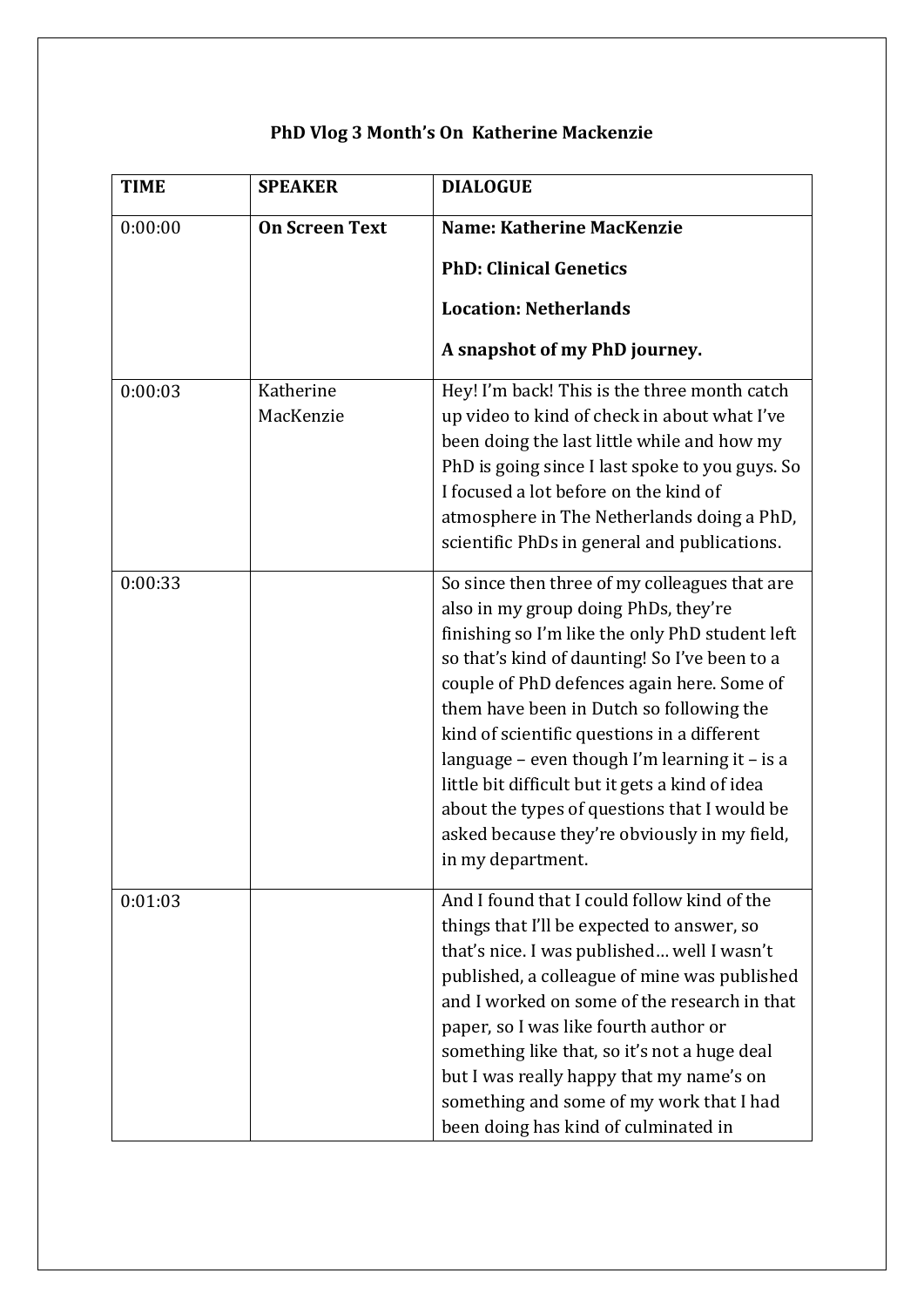|         | something because a lot of the time so far, it's<br>felt like                                                                                                                                                                                                                                                                                                                                                                                                                                                                   |
|---------|---------------------------------------------------------------------------------------------------------------------------------------------------------------------------------------------------------------------------------------------------------------------------------------------------------------------------------------------------------------------------------------------------------------------------------------------------------------------------------------------------------------------------------|
| 0:01:33 | negative results and I haven't really been<br>able to apply it to something further. So<br>that's been really positive. We had a<br>collaborator meeting in London which was<br>two of the labs that we work with in the UK<br>and our lab in The Netherlands coming<br>together to discuss future projects, future<br>collaborations on things we would be<br>working on, so one of the ideas is that I'd go<br>to Sheffield and work on some cell culture<br>stuff with them which will be                                    |
| 0:02:03 | really interesting, so I'll be doing that in<br>the coming months. We've been discussing<br>future projects that I'll be doing with some<br>post doc's here, so I've started a new project<br>on proteomics which I haven't done before so<br>I'm learning some new techniques with that<br>which will be really interesting. But in order<br>to do some of these things, we've had to<br>setup a new cell culture lab. You have to have<br>different grading's for cell culture, so you<br>have kind of depending on the types |
| 0:02:33 | of microorganisms you're working with,<br>for the level of safety it needs to be in tune<br>with, so you need different licences for<br>different rooms that have certain air flow<br>requirements and the ability to have a sink in<br>there, blah, blah, blah. So I have been in<br>charge of buying new well not buying but<br>ordering new equipment and everything we<br>need to setup an ML2 lab. So the equipment's<br>just arriving now, so we're setting up a flow<br>hood, a new microscope                           |
| 0:03:03 | everything in this new room and then I'll<br>have me and one other lab will be sharing<br>this ML2 cell culture laboratory. So I'll be<br>doing my work in a new place which will be<br>interesting. It's on the 24th floor of the                                                                                                                                                                                                                                                                                              |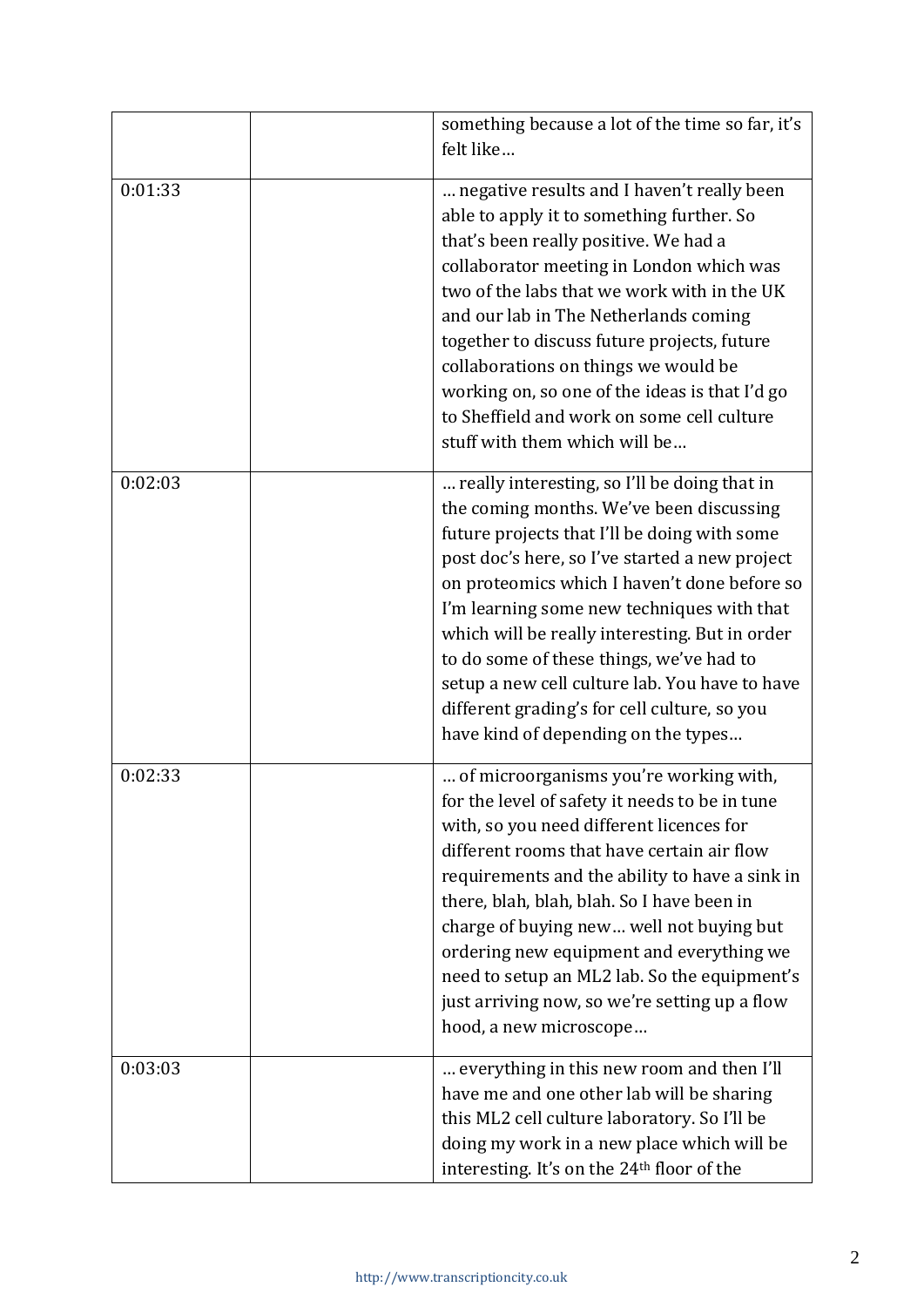|         | Erasmus Building so you get a really good<br>view, so that's nice. So everything's kind of<br>pausing right now in terms of my projects<br>because it's the summer holidays for a lot of<br>the people coming up. I've been doing some<br>with the new                                                                                                                                                                                                                                                    |
|---------|-----------------------------------------------------------------------------------------------------------------------------------------------------------------------------------------------------------------------------------------------------------------------------------------------------------------------------------------------------------------------------------------------------------------------------------------------------------------------------------------------------------|
| 0:03:33 | cell culture and I'll be taking two weeks off<br>to move into a new flat in a few weeks. So<br>until then, I'm trying to kind of wrap up some<br>of the stuff and freeze some of my cell lines<br>so that I can take these two weeks and not<br>have to come in too often because I'll be<br>staying in Rotterdam but I won't be in work<br>as much. And because some of the other<br>people in my group are then moving on and<br>leaving, we'll be having a lot of social<br>gatherings and parties and |
| 0:04:03 | things over the summer so that's been<br>really nice. It's been pretty good weather so<br>BBQs and the whole of Erasmus does a picnic<br>in the park where we got Yeah, given lots of<br>really nice food and you go and sit on the<br>nice picnic tables and get some free drinks<br>and free food and sit in the sunshine, so that<br>was really nice. We also went on a PhD<br>retreat. So it's a collaboration between the<br>genetics and                                                            |
| 0:04:33 | clinical genetic departments of the<br>Erasmus MC and the Leiden University<br>Medical Centre - LUMC - in Leiden obviously<br>and we get together once a year for a<br>conference and once a year for just a seminar<br>day where it's just talks from different people<br>but the conference was this year in<br>Dortmund in Germany. So we went to<br>Dortmund and we went skiing in this indoor<br>like skiing                                                                                         |
| 0:05:03 | place – I'd never been skiing before so that<br>was really fun. And we went on Yeah, that<br>activities day and we had three keynote                                                                                                                                                                                                                                                                                                                                                                      |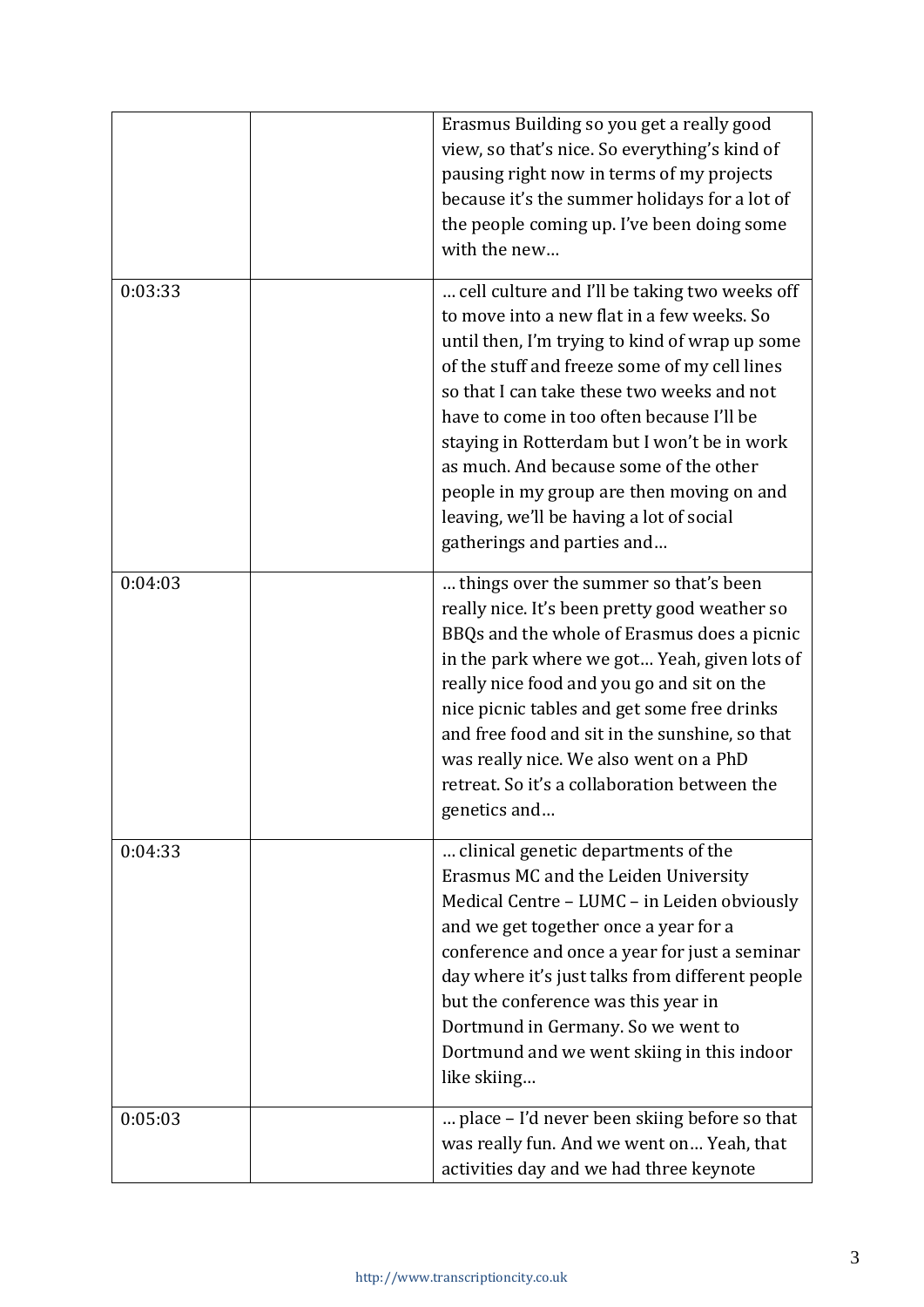|         |                       | speakers who are kind of more less to do<br>with our specific niches or subjects and more<br>general interesting science that's been going                                                                                                                                                                                                                                                                                                                                                                                            |
|---------|-----------------------|---------------------------------------------------------------------------------------------------------------------------------------------------------------------------------------------------------------------------------------------------------------------------------------------------------------------------------------------------------------------------------------------------------------------------------------------------------------------------------------------------------------------------------------|
|         |                       | on in The Netherlands or Germany or<br>Belgium, and we Yeah, we present posters<br>or talks                                                                                                                                                                                                                                                                                                                                                                                                                                           |
| 0:05:33 |                       | of our work - so I presented a poster of<br>one of the projects that I was working on this<br>year - and I think it went quite well.<br>Someone in our department won the poster<br>competition and then we have all of the<br>fourth year third and fourth year PhD<br>students give presentations, 20 minute<br>presentations and then they're judged as well<br>and graded. So next year at the retreat, I'll be<br>giving a presentation so that'll be interesting.<br>I hope I've got some concrete results by then.             |
| 0:06:03 |                       | So in general, the last three months has been<br>pretty full on. I've been back and forward<br>between here and the UK for the<br>collaborations and working pretty full on on<br>the cell culture and trying to get everything<br>setup for the summer. So as well as the<br>conferences and stuff, it's been a lot of time<br>in the lab which has been really good. I've got<br>some other new stuff that I'm working on so<br>hopefully in the six month catch up I'll be<br>able to tell you more about my cell work, if<br>it's |
| 0:06:33 |                       | kind of got any results. Maybe I could show<br>you some pictures. We'll decide then! So<br>that's just a little brief overview of what I've<br>been doing and I'll see you in another three<br>months. Bye.                                                                                                                                                                                                                                                                                                                           |
| 0:06:47 | <b>On Screen Text</b> | Jobs.ac.uk                                                                                                                                                                                                                                                                                                                                                                                                                                                                                                                            |
|         |                       | Great jobs for bright people                                                                                                                                                                                                                                                                                                                                                                                                                                                                                                          |
|         |                       | Find your ideal PhD at<br>www.jobs.ac.uk/PhD                                                                                                                                                                                                                                                                                                                                                                                                                                                                                          |